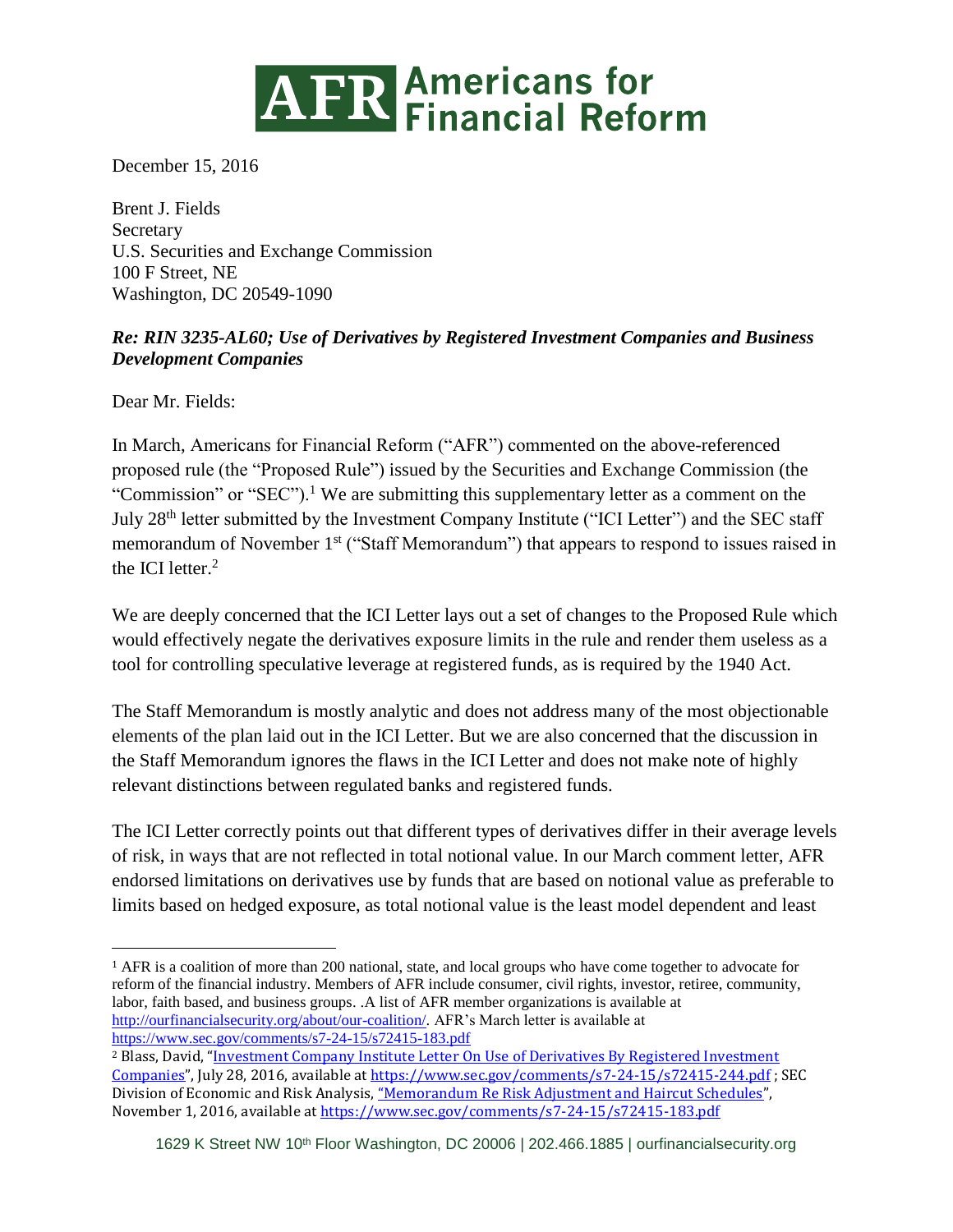manipulable metric of derivatives exposure. While we still hold this view, we do not dispute the ICI's claim that different classes of derivatives tend to have different levels of risk relative to their notional value.

However, the ICI letter goes on to lay out an alternative plan for measuring derivatives exposures relative to exposure limits which would go far beyond simple risk adjustment to strike at the heart of the SEC's Proposed Rule. Specifically, the ICI suggests that the Commission modify the rule to perform radical downward adjustments on notional exposures in all classes of derivatives except equity, commodity, and "other" derivatives, without at the same time adjusting the overall derivatives exposure limit.

This change would not simply modify the *relative* weighting of derivatives exposures, but would result in a massive increase in the *absolute* limit on derivatives risk exposure. For example, under the ICI proposal a fund using only interest rate and cross currency swaps of less than five years duration would be permitted derivatives exposure of between seven and a half and fifteen times more than that permitted under the Commission's original proposal.<sup>3</sup>

This would be a massive increase in overall derivatives exposures permitted under the rule, an increase for which the ICI provides no justification whatsoever. Their substantive arguments are focused only on the relative risks of different types of derivatives, not the absolute level of derivatives risk exposure that should be permitted. Yet their proposal would result in an effective absolute increase in permitted derivatives exposure that would render the derivatives exposure limit useless as a meaningful limit on speculative leverage.

The ICI proposal is also flawed in that it ignores the distinctions between the existing bank regulatory framework and the regulatory framework that applies to registered funds. Both the risk adjustments and collateral requirements used by ICI in their proposal are drawn from regulations designed for banks and other institutional swap dealers. However, both the regulatory and statutory requirements already applying to banks are very different from those applying to registered funds. Here are important distinctions that we urge the Commission to bear in mind:

- **Banks (and swap dealers) are subject to capital requirements, registered funds are not.** Banks must hold capital against their derivatives exposures, giving them two layered forms of protection against derivatives losses – margin and capital. In contrast, the Commission's regulatory framework for funds does not include any capital requirements.
- **Banks (and swap dealers) are subject to detailed variation margin requirements, registered funds are not.** The ICI's risk adjustments are drawn from prudential

 $\overline{a}$ 

<sup>3</sup> This refers to notional exposures. The 7.5 multiplier is the result of downweighting using the ICI's proposed 13.3% adjustment for swaps in these categories between 2 and 5 years duration, while the 15 multiplier is the result of using the 6.7% adjustment.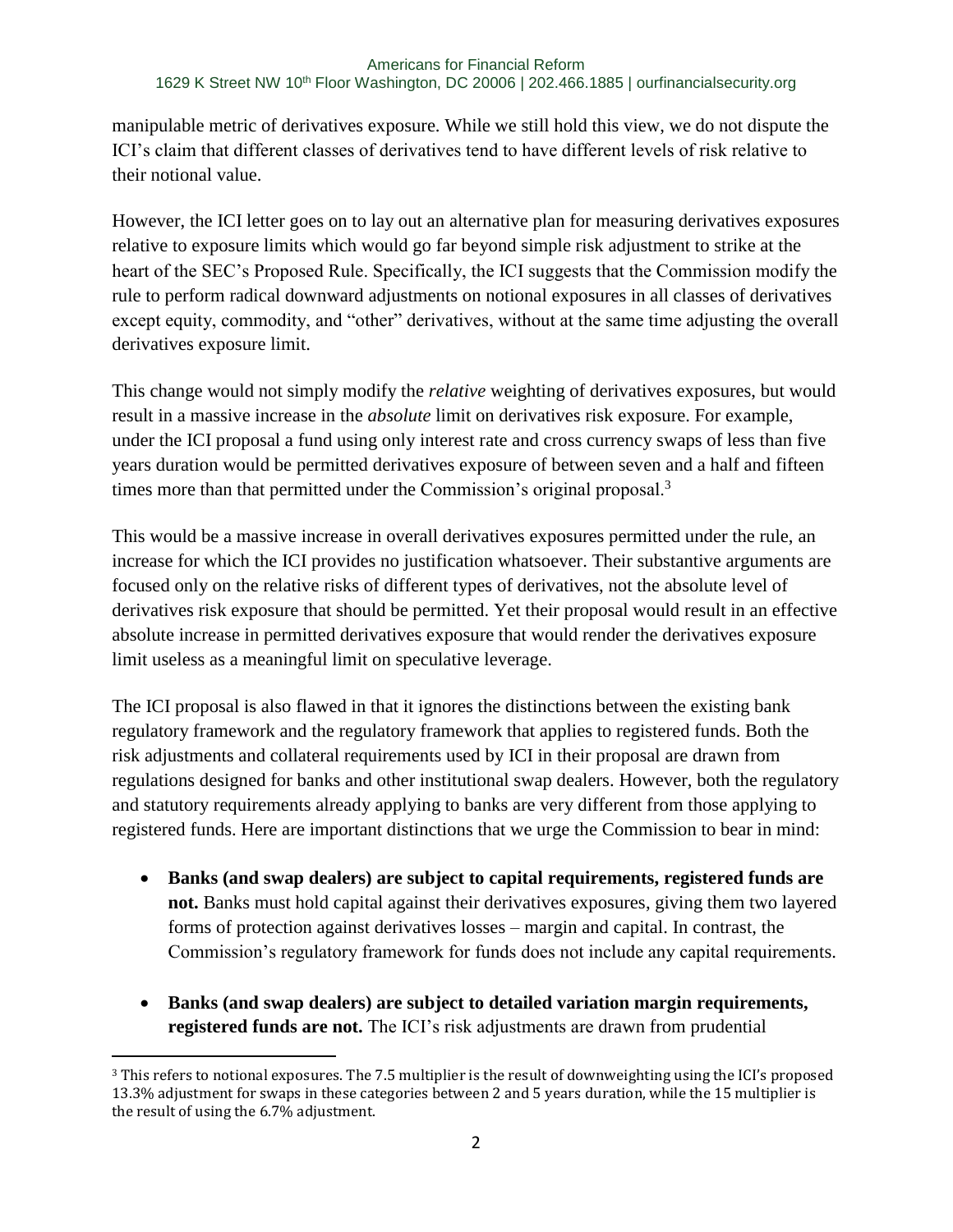## Americans for Financial Reform 1629 K Street NW 10<sup>th</sup> Floor Washington, DC 20006 | 202.466.1885 | [ourfinancialsecurity.org](file:///C:/Users/EKilroy/Downloads/ourfinancialsecurity.org)

regulators' standardized tables governing initial margin requirements for bank and swap dealers. In addition to these initial margin requirements, regulators of these entities also enforce detailed variation margin requirements. Since variation margin is based directly on market valuations they are not calculated using the kind of crude relative risk multipliers recommended in the ICI report, and provide a critical additional risk control beyond to initial margin. Furthermore, variation margin between significant prudentially regulated entities is strictly limited to cash collateral, which differs from the ICI Letter recommendations concerning fund collateral.

It is true that in many transactions, particularly those with swaps dealers, registered funds will also be posting variation margin.<sup>4</sup> But unlike banks there is no guarantee that this will be the case, and any variation margin with non-dealer counterparties will not be governed by strong rules.

Even more broadly than the specific points above, **the business model and statutory regulatory framework for banks and registered funds are significantly different, which motivates a derivatives exposure limit for funds that has no counterpart in bank regulation.** Banks are entities that perform critical financial intermediary functions for customers in a manner that has traditionally relied on very large amounts of debt funding, and have large volumes of government-insured liabilities. Bank regulation focuses on ensuring solvency to avoid a customer run or the exploitation of public insurance, while at the same time permitting extensive debt liabilities that are traditionally connected to financial intermediation.

In contrast, investment funds are structures designed to responsibly manage third party capital for investors, and must abide by securities law restrictions to ensure that such investment management does not involve excessive speculative leverage or deception of investors. The 1940 Act shows that speculative leverage was a matter of deep concern to the framers of the law. The senior securities limit in the 1940 Act, which requires 300 percent asset coverage, implicitly sets a far stricter statutory leverage limit on funds than has ever existed in banking law. The leverage requirement on bank holding companies under current prudential regulation, which is a regulatory and not a statutory requirement, stands at just 5 percent. The statutory 300 percent asset coverage ratio in the 1940 Act would correspond to approximately a 75 percent leverage ratio under the banking definition.

The absolute derivatives exposure limit advanced by the Commission in the Proposed Rule represents an effort to put in place a limit on derivatives exposures that would ensure that the strict limitations on speculative leverage in the 1940 Act have meaningful application to derivatives. The derivatives exposure limit has no counterpart in bank regulation, as bank

 $\overline{a}$ 

<sup>4</sup> In cases where registered funds do post initial margin, the Proposed Rule already provides that such margin is deducted from derivatives exposures.